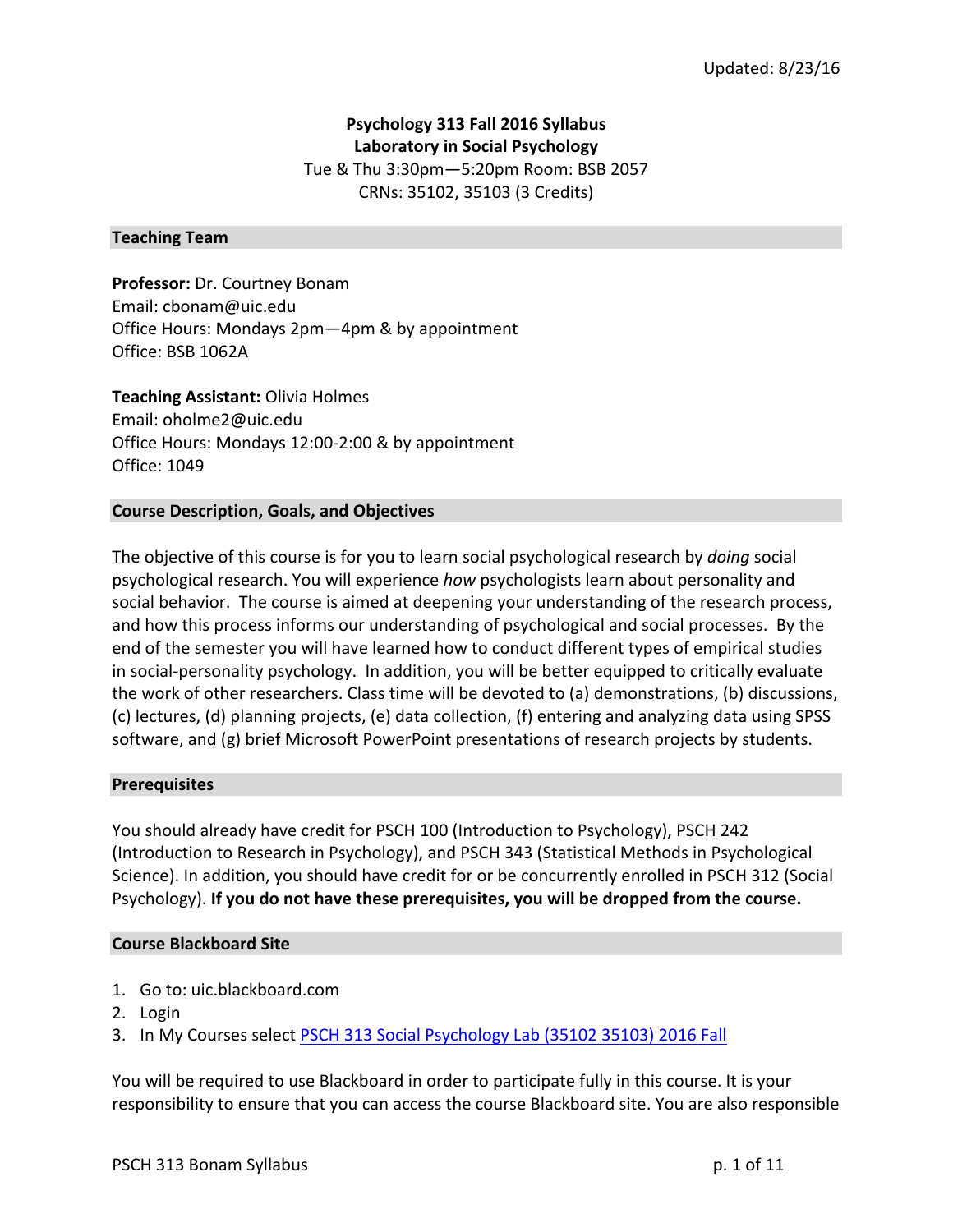for keeping yourself updated on all messages and other information posted on the Blackboard site throughout this term. Please inform a member of the teaching team if you are having trouble accessing this site at any point throughout the semester.

#### **Course Materials**

Recommended: *Publication Manual of the American Psychological Association* (6<sup>th</sup> Ed.). (2009). Washington, DC: American Psychological Association**.**

**Recommended:** Any basic SPSS reference book.

**Recommended:** Any undergraduate social psychology textbook. (Dr. Bonam highly recommends *The Social Animal* by Elliot Aronson.)

**Required or Recommended (TBA):** Readings posted on Blackboard.

#### **Course Etiquette**

**Class Attendance and Participation.** Attendance and participation in class are required and will be factored into the grades you receive for each of your course assignments. To a greater extent than most other classes, this course requires you to be an active participant. Therefore to a greater extent than other classes, regular attendance and participation are crucial.

You will be working with other students on the projects. It is unfair to your fellow collaborators if you miss class or spend class time surfing the Internet, reading email, using your cell phone, or engaging in other blatantly non-course-related activity. If this sort of behavior occurs repeatedly, you (but not your collaborators) will **lose points on the assignments and/or you will be asked to leave the class.** 

#### **Course Requirements**

#### **Submit all written work via Blackboard.**

**Measurement Project.** The first project will deal with one of the most important concepts/issues in psychological research—measurement.

- **Researching.** You and a partner will develop and examine the validity of a psychological measure.
	- $\circ$  You will pick a social/personality construct to measure.
	- $\circ$  You will develop a 10-20 item scale to measure your chosen construct.
	- $\circ$  You will collect data from at least 20 people for your measure, along with 2-3 other existing (published) measures.
	- $\circ$  You will run several analyses to evaluate the psychometric properties of your scale.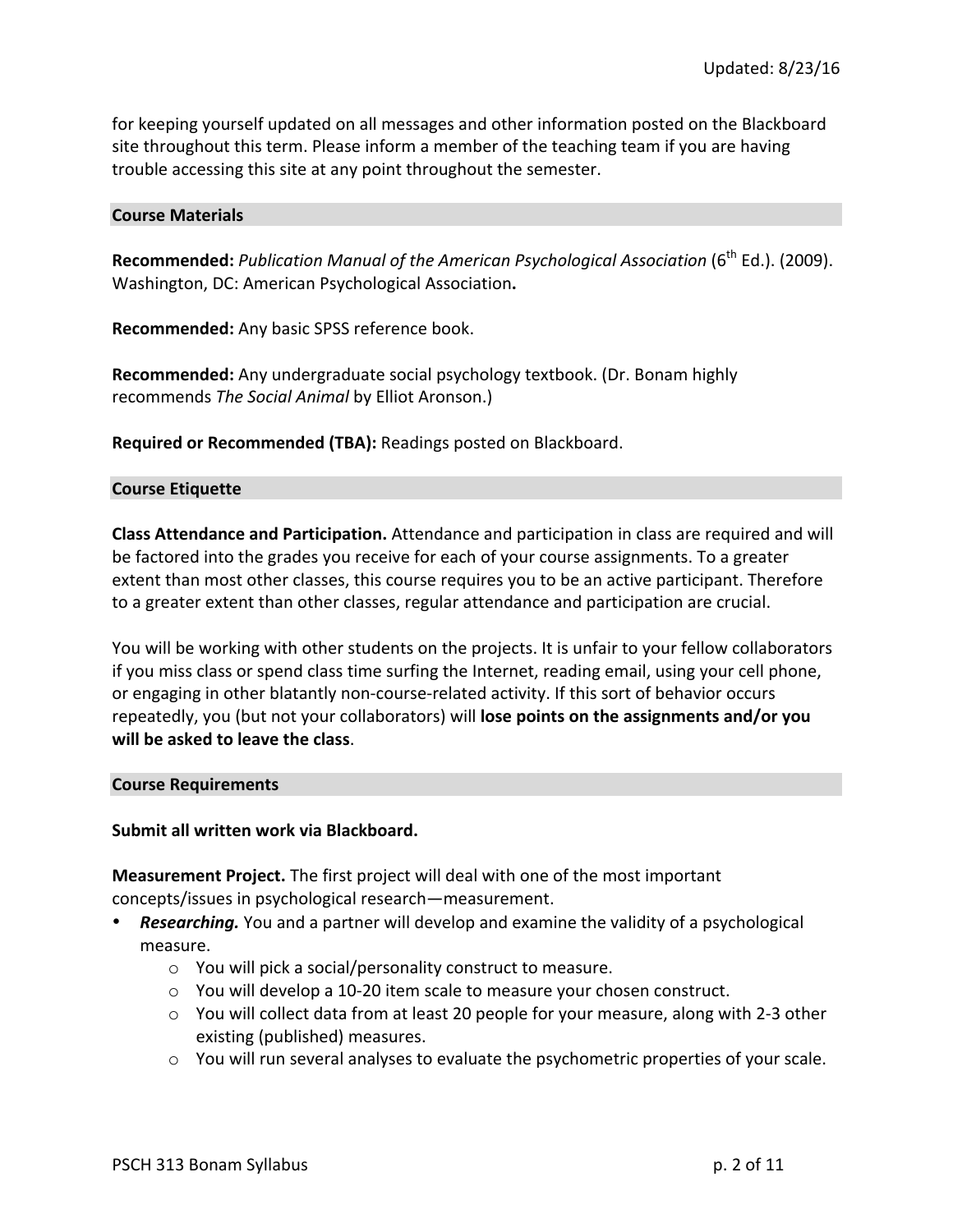• *Writing.* You and your partner will independently write a separate APA-style paper (5-10) pages of text) describing the construct, your survey methodology, results, and discussion. You will write a first draft and a final draft, each draft will be graded.

**Group Archival/Observational Study.** The second research project will involve observational research methods or the analysis of archival data.

- **Researching.** This study will be designed and carried out by groups of 4 to 5 students.
- Presenting. Group presentations, using PowerPoint, will be given in class. These 10 to 15 minute presentations will be graded, so group members should work together to ensure that the presentation is as professional as possible.
- *Writing.* In addition, each of you will be expected to **independently** write and turn in a separate APA-style paper (5-10 pages of text) describing the study. You will write a first draft and a final draft, each draft will be graded.

**Final Project.** The third research project will build on the skills you developed during projects 1 and 2, as well as extend them by involving experimental research methods.

- **Researching.** The final project will be completed in two-person teams. The project will be designed by you and your partner. You may choose to pursue (a) something you were curious about based on your other projects, (b) an extension of published research, or (c) a neat idea of your own creation. **Keep in mind that your idea must be rooted in some existing social psychological theory.**
- *Presenting.* You and your partner will give an in-class, 10-minute (max) PowerPoint presentation on your research findings.
- **Writing.** In addition, each of you will be expected to **independently** write and turn in a separate APA-style paper (7-12 pages of text) describing the study. You will be graded on only one, final draft. However, **during office hours or by appointment**, you may go over your paper outline and/or sections of your draft paper in advance of the final paper due date to get feedback.

**Peer Research Participation.** By enrolling in the course, you are agreeing to participate in research conducted by other members of the class, as well as research conducted by members of other psychology lab classes. Research participation is a part of the normal educational practice in this class.

# **Course Grades**

Project  $1$  Approval =  $10$  points Project 1 Draft Paper = 20 points Project 1 Final Paper =  $60$  points Project 1 Attendance & Participation = 10 points Project 1 Peer Research Participation = 5 points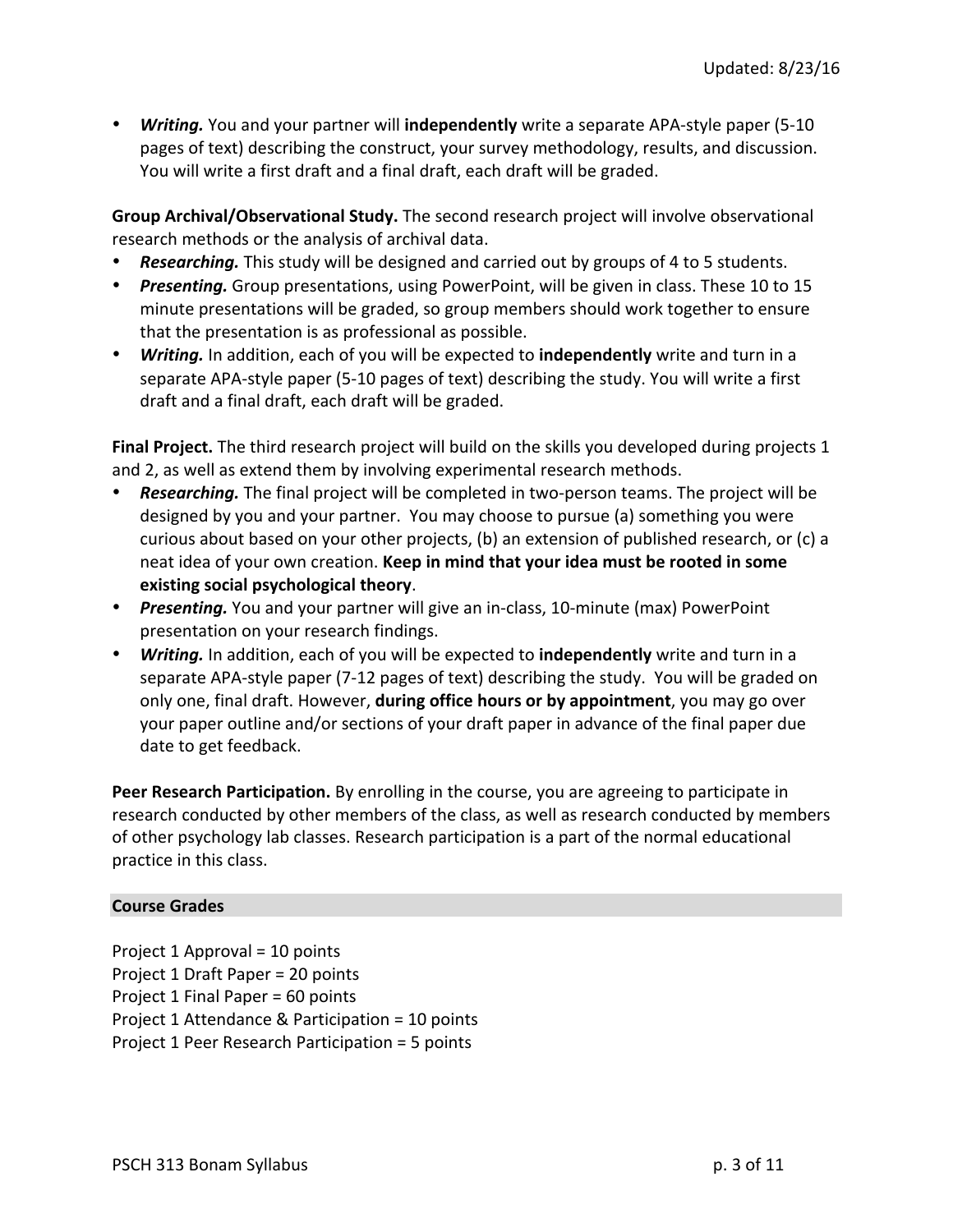Project 2 Approval  $=$  10 points Project 2 Presentation = 40 points Project 2 Draft Paper = 20 points Project 2 Final Paper  $= 60$  points Project 2 Attendance & Participation = 10 points

Project  $3$  Approval =  $20$  points Project  $3$  Presentation =  $40$  points Project 3 Final Paper = 100 points Project 3 Attendance & Participation  $= 10$  points Project 3 Peer Research Participation = 5 points

 $TOTAL = 420$  points

| Grade | Points             |
|-------|--------------------|
| Д     | 378-420 points     |
| B     | 336-377 points     |
| r     | 294-335 points     |
| D     | 252-293 points     |
|       | 251 points or less |

How to calculate your grade: Add the number of points earned in the course and divide by 420. (Do **NOT** use Blackboard's calculations.)

**Midterm Grades:** Please refer to the following web page for information about how to interpret midterm grades: tigger.uic.edu/depts/oaa/advising/student\_midterm.html

# **Late Policy: Deduct 10% per day – No acceptance past 5 days**

Submit your work to **safe assignment**, via Blackboard, on the day it is due – prior to the start of class (unless otherwise noted on the schedule). No work will be accepted in the teaching team's mailboxes. 10% per day (including weekend days) will be deducted for late papers and other assignments. Absolutely no papers/assignments will be accepted more than 5 days late. **Exception:** Only if the student has an *emergency that can be documented* (for example, a car accident). In the case of an emergency, contact Dr. Bonam as soon as possible.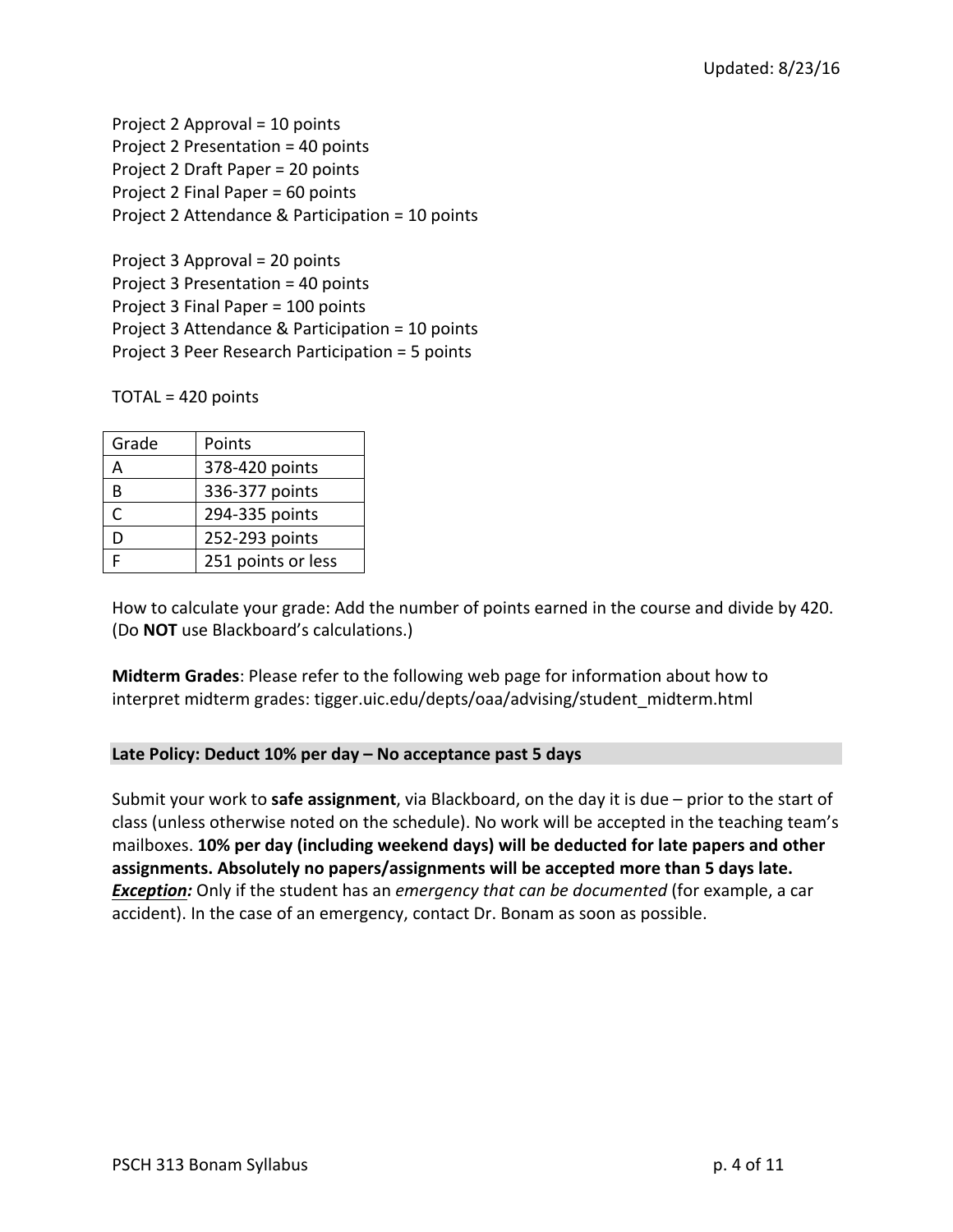# **Other Course & University Policies**

1. Missing Class: If you miss class, contact your partner immediately. If you miss several classes, you may be asked to leave the course and/or you will lose points on the assignments.

**2.** Respect: It is unfair to your partner if you miss class or spend class time surfing the Internet, reading email during class, using your cell phone, or engaging in other blatantly non-courserelated activity. If this sort of behavior occurs repeatedly, you (but not your partner) will lose points on the assignments and/or you will be asked to leave the class.

**3. Students with Disabilities:** Concerning disabled students, the University of Illinois at Chicago is committed to maintaining a barrier-free environment so that individuals with disabilities can fully access programs, courses, services, and activities at UIC. Students with disabilities who require accommodations for full access and participation in UIC Programs must be registered with the Disability Resource Center (DRC).

Accommodations are available for students in this course, with documented disabilities and who are registered with the Disability Resource Center (DRC), 1190 SSB. Contact DRC at 312-413-2103 (voice) or 312-413-0123 (TTY). DRC will provide you with a letter stating the accommodations you require to participate fully in this class. If you are already registered with the DRC, you can also request this letter online: uic.edu/depts/oaa/disability resources. Please see me and provide a copy of this letter as soon as possible after the start of the semester.

**4. Academic Integrity:** As an academic community, UIC is committed to providing an environment in which research, learning, and scholarship can flourish and in which all endeavors are guided by academic and professional integrity. All members of the campus community–students, staff, faculty, and administrators–share the responsibility of insuring that these standards are upheld so that such an environment exists. Instances of academic misconduct by students will be handled pursuant to the Student Disciplinary Policy: uic.edu/depts/dos/studentconduct.html. 

More specifically, there will be strict **consequences for academic dishonesty** in this course. For example, plagiarism will not be tolerated. If you plagiarize any assignment in this class you will receive a failing grade for the course and judicial charges will be filed. There will be no exceptions to this policy. Plagiarism includes copying the words of a fellow student or any other author in your papers, copying even short phrases from written work that you are using as a reference, handing in work that you have handed in for another class, handing in papers you have gotten from the internet or from other students, etc.

**5. Help (ask early and as often as needed):** Note that you will be graded according to the grading criteria listed above. Please do not ask to be bumped up to the next highest grade at the end of the semester (e.g., ask me for a C in the course when you have a 67.7% in the course). I will not do this. If you have any problems or concerns throughout the class, please come see me during office hours, before it is too late at the end of the semester. The TAs and I are happy to work with you during the semester to help facilitate your understanding of the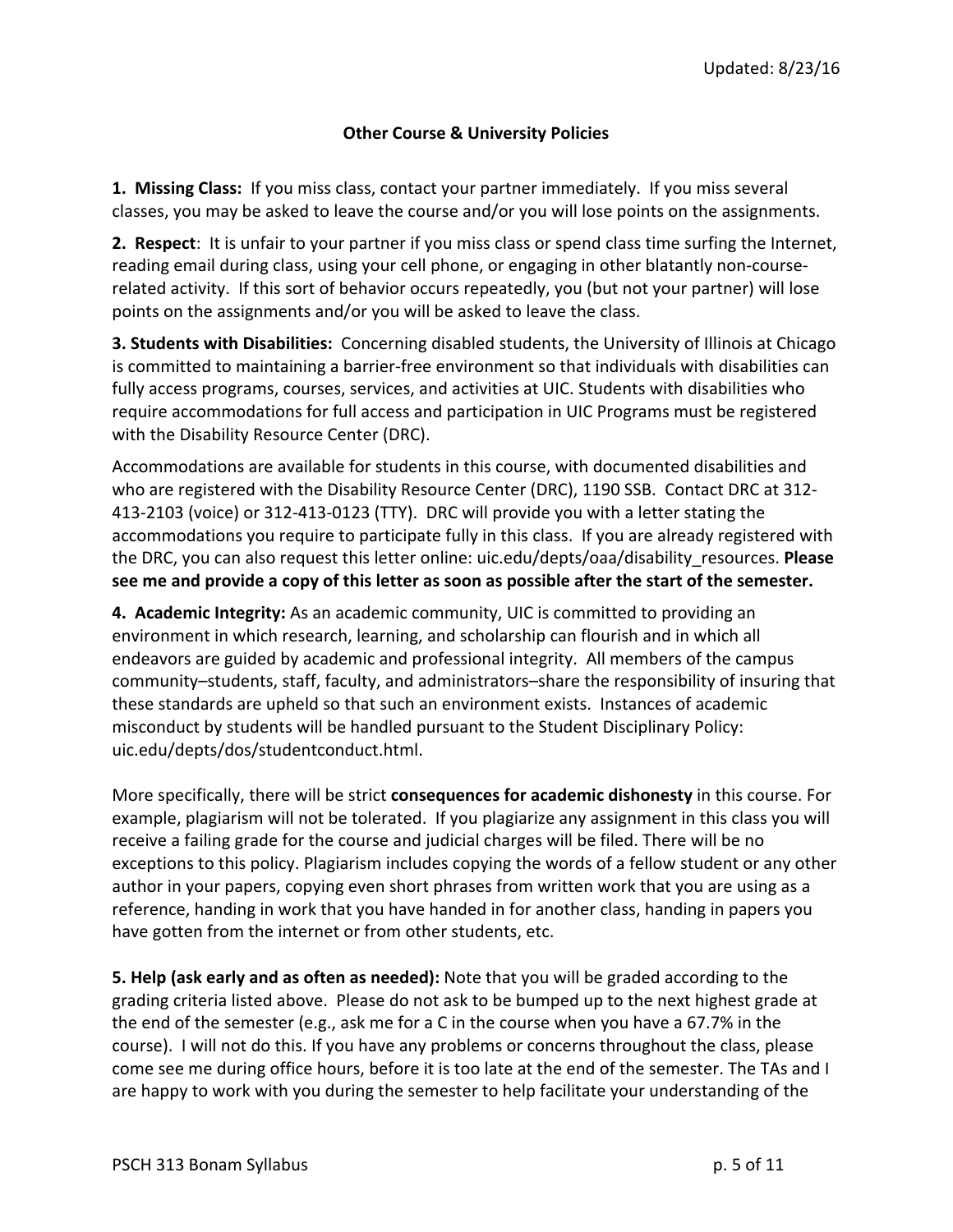course material. Please use office hours whenever possible, but we are willing to make appointments if your schedule makes it impossible to make our office hours. If you have any problems or concerns throughout the course, the teaching assistants and I are here to help you. Please see us before it is too late at the end of the semester.

**6. Blackboard Policies:** It is your responsibility to update your Blackboard e-mail address to one that you check on a regular basis. If you fail to check your e-mail, or if e-mail sent to you is returned as undeliverable, you still are responsible for the content of the e-mail. It is your responsibility to check that your scores posted on blackboard are accurate. In the event of inaccurate or missing scores, contact your TA immediately.

**7.** E-mail Policy and Etiquette: My policy is to respond to emails within 2 business days of receipt (i.e. not including Saturdays and Sundays). I am available to all of my students and encourage you all to visit me during office hours and/or make outside appointments with me, even if it's just to have a casual chat. I look forward to getting to know each of you.

You are expected to use a professional tone in your emails with your TAs and me. You may ask questions about course logistics and content via e-mail. Provided you ask a reasonable question and articulate yourself clearly in your message, I will respond. If you email one of the TAs or me, make sure that your message is clear, and include information about who you are and what course you are in. If you follow these guidelines, we will make sure to respond to you within 2 **business days**. 

Do **NOT** email your TAs or me about your grades. We will **NOT** respond to emails regarding grades. If you are concerned about your grades, you must see us in person, during office hours or by appointment. One Exception: You may email your TA if there is an error in grade entry *(i.e., missing a grade or incorrect grade entered).* 

**8.** A grade of "Incomplete". University policy on incomplete grades is very strict and I follow that policy. I will grant an incomplete grade only under the most extreme circumstances. Do not request an incomplete unless the following conditions apply (taken from the undergraduate catalogue): 

Course work is incomplete when a student fails to submit all required assignments or is absent from the final examination; incomplete course work will normally result in a failing grade. The IN (incomplete) grade may be assigned in lieu of a grade only when all the following conditions are met: (a) the student has been making satisfactory progress in the course; (b) the student is unable to complete all course work due to unusual circumstances that are beyond personal control and are acceptable to the instructor;  $(c)$ the student presents these reasons prior to the time that the final grade roster is due. The instructor must submit an Incomplete report with the final grade roster for the IN to be recorded. This report is a contract for the student to complete the course work with that instructor or one designated by the department executive officer in the way described and by the time indicated on the report. In resolving the IN, the student may not register for the course a second time, but must follow the procedures detailed on the report. An IN must be removed by the end of the student's first semester or summer session in residence subsequent to the occurrence, or, if not in residence, no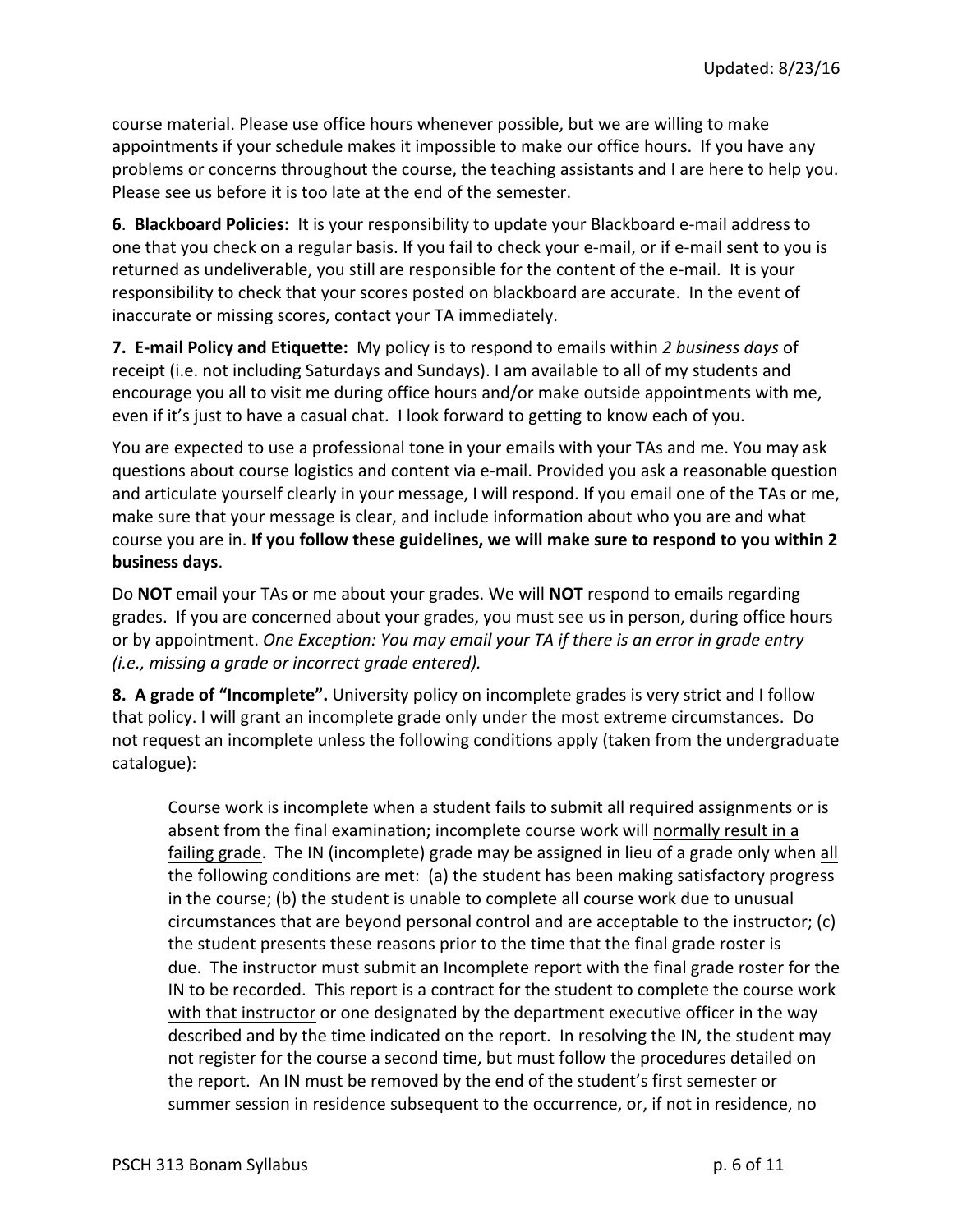later than one calendar year after the occurrence. When the student submits the work, the instructor will grade it and change the IN to the appropriate grade. If an undergraduate fails to meet the stated conditions, the instructor will assign an E for the final grade.

**9. UIC Policy on Religious Holidays:** Students who wish to observe their religious holidays shall notify the faculty member by the tenth day of the semester of the date when they will be absent unless the religious holiday is observed on or before the tenth day of the semester. In such cases, the students shall notify the faculty member at least five days in advance of the date when he/she will be absent. The faculty member shall make every reasonable effort to honor the request, not penalize the student for missing the class, and if an examination or project is due during the absence, give the student an exam or assignment equivalent to the one completed by those students in attendance. If the student feels aggrieved, he/she may request remedy through the campus grievance procedure.

**10. UIC Academic Deadlines and Campus Policies: Please refer to the UIC Academic Calendar** for other UIC academic deadlines. You can view the calendar online: uic.edu/ucat/cat1315/CA. Please visit the follow page for further information about campus policies and student notifications: uic.edu/depts/oar/current\_students/campus\_policies.html

**11. Grievance Procedures:** UIC is committed to the most fundamental principles of academic freedom, equality of opportunity, and human dignity involving students and employees. Freedom from discrimination is a foundation for all decision making at UIC. Students are encouraged to study the University's "Nondiscrimination Statement". Students are also urged to read the document "Public Formal Grievance Procedures". Information on these policies and procedures is available on the University web pages of the Office of Access and Equity: uic.edu/depts/oae.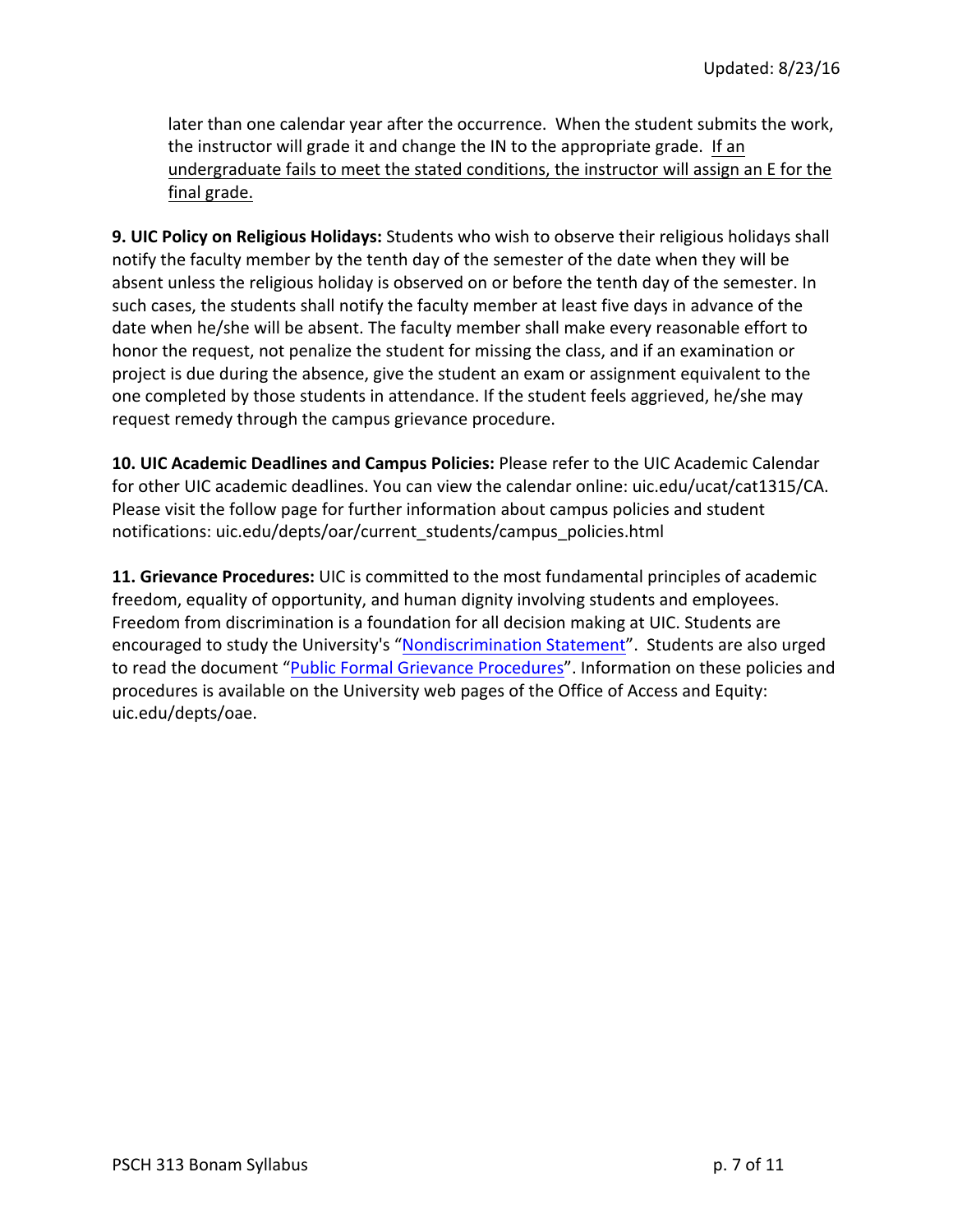# **Working Course Schedule**

All course readings, materials, and tutorials are posted in Blackboard. Required readings are listed in the *"Readings Due" column followed by* **(R)** *and are due by the start of class on the date listed. All other items* in this column are optional. All assignments are due on the specified date, by the time listed.

| Wk           | Day & Date | <b>Activity</b>                     | <b>Readings Due</b>                        | <b>Assignments Due</b>     |
|--------------|------------|-------------------------------------|--------------------------------------------|----------------------------|
| $\mathbf{1}$ | Tue 8/23   | Introductions<br>1.                 | Course Introduction folder                 |                            |
|              |            | What is social psychology?<br>2.    | Syllabus (R)<br>$\bullet$                  |                            |
|              |            | 3.<br>Why research?                 | Course Introduction Lecture<br>$\bullet$   |                            |
|              |            | Course overview<br>4.               | Defining Social Psychology<br>$\bullet$    |                            |
|              | Thu 8/25   | 1.<br>Measurement review            | Project 1: Measurement folder              |                            |
|              |            | Project 1 (P1) introduced<br>2.     | Measurement Overview (R)<br>$\bullet$      |                            |
|              |            | P1: Construct selection<br>3.       | Project 1 Instructions (R)<br>$\bullet$    |                            |
|              |            | P1: Work on approval form<br>4.     | Project 1 Approval Form (R)<br>$\bullet$   |                            |
|              |            |                                     | Project 1 Paper Overview (R)<br>$\bullet$  |                            |
|              |            |                                     | <b>Measurement Tips &amp;</b><br>$\bullet$ |                            |
|              |            |                                     | Requirements (R)                           |                            |
|              |            |                                     | Project 1 Reading<br>$\bullet$             |                            |
|              |            |                                     | Online Tutorials folder (in Core           |                            |
|              |            |                                     | Research Skills folder)                    |                            |
|              |            |                                     | Zotero - Quick Start Guide                 |                            |
|              |            |                                     | Box - Accessing Your<br>٠                  |                            |
|              |            |                                     | Account                                    |                            |
|              |            |                                     | UIC Google Apps - Accessing<br>$\bullet$   |                            |
|              |            |                                     | Your Account                               |                            |
|              |            |                                     | Literature Searches<br>$\bullet$           |                            |
|              |            |                                     |                                            |                            |
| $\mathbf{2}$ | Tue 8/30   | P1: Write questions<br>1.           | Writing & APA Style folder (in             | Mock Race                  |
|              |            | P1: Find articles<br>2.             | Core Research Skills folder)               | Conceptions                |
|              |            | P1: Work on approval form<br>3.     | APA Style Overview (R)<br>$\bullet$        | Study (in Project          |
|              |            |                                     | Sample APA Style Paper<br>$\bullet$        | 1: Measurement             |
|              |            |                                     | Paper Template                             | folder) - complete         |
|              |            |                                     | Other Writing Resources folder             | the anonymous              |
|              |            |                                     | All 6 items                                | survey online              |
|              |            |                                     | Core Research Skills folder:               | Due by 3:30pm              |
|              |            |                                     | How to Read Journal                        |                            |
|              |            |                                     | Articles                                   |                            |
|              | Thu 9/1    | P1: Create study in Qualtrics<br>1. | Online Tutorials folder (in Core           | Qualtrics                  |
|              |            | (Q)                                 | Research Skills folder)                    | <b>Tutorial &amp; Quiz</b> |
|              |            |                                     | Qualtrics - Your                           | (in Online                 |
|              |            |                                     | Account Login (R)                          | Tutorials folder)          |
|              |            |                                     | Core Research Skills folder                | Due by 3:30pm              |
|              |            |                                     | <b>Research Ethics</b>                     |                            |
|              |            |                                     |                                            | Project 1 Approval         |
|              |            |                                     |                                            | Form (Part 1)              |
|              |            |                                     |                                            | Due by 3:30pm              |
|              |            |                                     |                                            |                            |
| 3            | Tue 9/6    | P1: Finish creating study (Q)<br>1. |                                            |                            |
|              |            | P1: Post questionnaires (Q)<br>2.   |                                            |                            |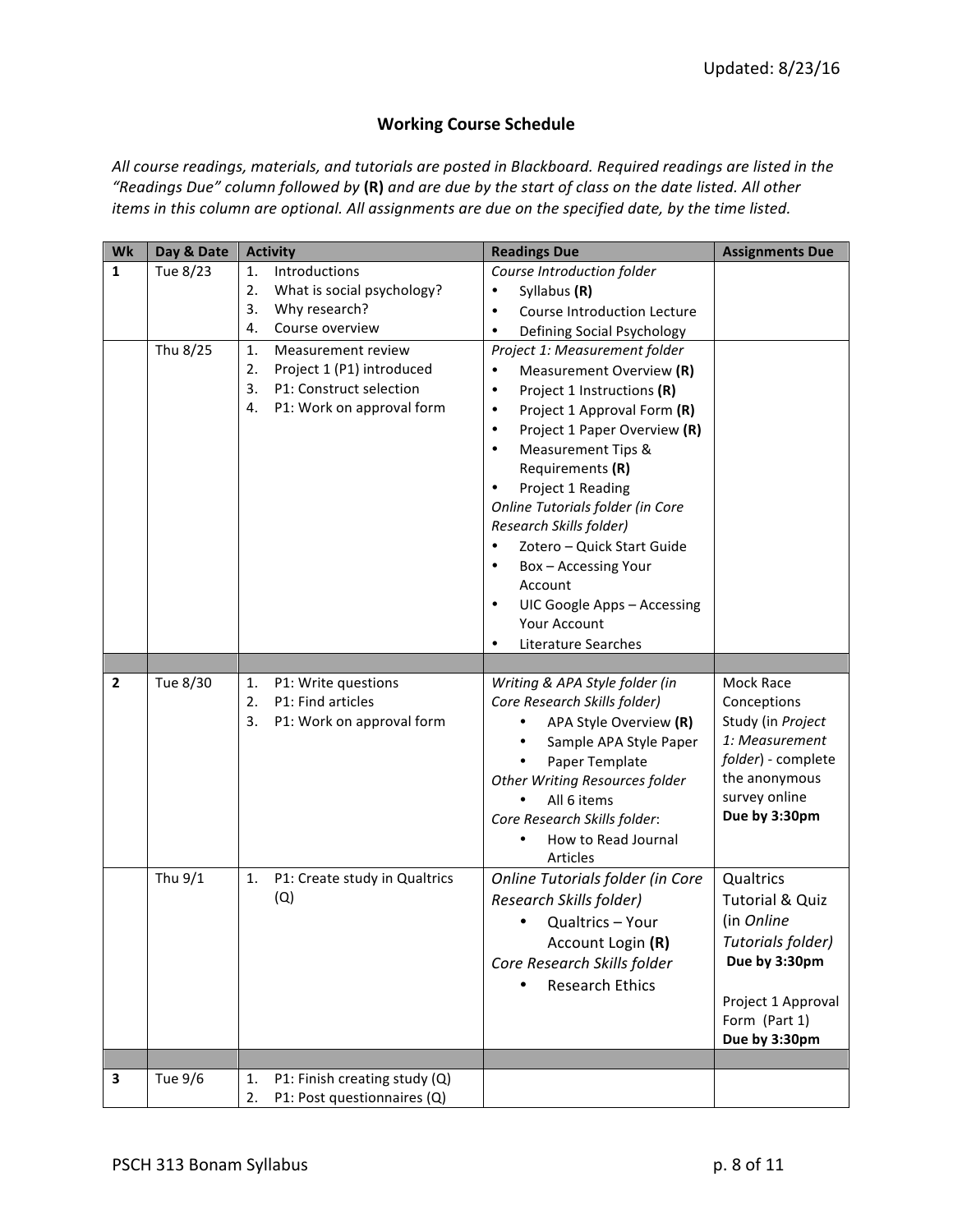|                         | Thu 9/8              | P1: Data preparation & analysis<br>1.                                                                                                           | Statistics folder (in Core Research<br>Skills folder)<br>Statistics Overview (R)<br>$\bullet$<br><b>Using SPSS</b><br>٠<br>Project 1: Measurement folder<br>Measurement Project - Data<br>Prep & Analysis Preview (R)<br><b>Measurement Data SPSS</b><br>$\bullet$<br>Demo<br>Project 1 Table Templates<br>٠                                                                                                                                                                                                           | Project 1 Approval<br>Form (Part 2)<br>Due by 11:59pm |
|-------------------------|----------------------|-------------------------------------------------------------------------------------------------------------------------------------------------|------------------------------------------------------------------------------------------------------------------------------------------------------------------------------------------------------------------------------------------------------------------------------------------------------------------------------------------------------------------------------------------------------------------------------------------------------------------------------------------------------------------------|-------------------------------------------------------|
|                         |                      |                                                                                                                                                 |                                                                                                                                                                                                                                                                                                                                                                                                                                                                                                                        |                                                       |
| 4                       | Tue 9/13<br>Thu 9/15 | P1: Data collection<br>1.<br>2.<br>P1: Research participation<br>3.<br>P1: Data preparation & analysis<br>P1: Data preparation & analysis<br>1. |                                                                                                                                                                                                                                                                                                                                                                                                                                                                                                                        |                                                       |
|                         |                      |                                                                                                                                                 |                                                                                                                                                                                                                                                                                                                                                                                                                                                                                                                        |                                                       |
| 5                       | Tue 9/20             | P1: Data preparation & analysis<br>1.                                                                                                           |                                                                                                                                                                                                                                                                                                                                                                                                                                                                                                                        |                                                       |
|                         | Thu 9/22             | <b>OPTIONAL CLASS Work on P1 Draft</b>                                                                                                          |                                                                                                                                                                                                                                                                                                                                                                                                                                                                                                                        |                                                       |
|                         |                      |                                                                                                                                                 |                                                                                                                                                                                                                                                                                                                                                                                                                                                                                                                        |                                                       |
| 6                       | Tue 9/27             | <b>OPTIONAL CLASS Work on P1 Draft</b>                                                                                                          |                                                                                                                                                                                                                                                                                                                                                                                                                                                                                                                        |                                                       |
|                         | Thu 9/29             | Archival research review<br>1.<br>2.<br>Project 2 (P2) introduced<br>3.<br>P2: Work on approval form                                            | Project 2: Archival/Observational<br>Study folder<br>Project 2 Overview (R)<br>Project 2 Instructions (R)<br>$\bullet$<br>Project 2 Presentation<br>٠<br>Instructions (R)<br>Project 2 Approval Form (R)<br>$\bullet$<br>Project 2: Supplemental<br>Readings<br><b>Search Archival Datasets</b><br>Course Introduction folder<br><b>Review Course Introduction</b><br>٠<br>Lecture<br><b>Review Defining Social</b><br>٠<br>Psychology<br>Core Research Skills folder<br>Developing Research<br>$\bullet$<br>Questions | Paper 1 Draft<br>Due by 3:30pm                        |
| $\overline{\mathbf{z}}$ | Tue 10/4             | P2: Work on approval form<br>1.                                                                                                                 |                                                                                                                                                                                                                                                                                                                                                                                                                                                                                                                        |                                                       |
|                         |                      | P2: Prepare for data collection<br>2.                                                                                                           |                                                                                                                                                                                                                                                                                                                                                                                                                                                                                                                        | Project 2 Approval<br>Form<br>Due by 11:59pm          |
|                         | Thu 10/6             | P2: Get feedback<br>1.<br>P2: Finalize data collection<br>2.<br>preparations<br>Paper 1 Draft returned<br>3.                                    |                                                                                                                                                                                                                                                                                                                                                                                                                                                                                                                        |                                                       |
| 8                       | Tue 10/11            | NO CLASS P2: Data collection                                                                                                                    |                                                                                                                                                                                                                                                                                                                                                                                                                                                                                                                        |                                                       |
|                         | Thu 10/13            | P2: Data preparation & analysis<br>1.                                                                                                           | Statistics folder (in Core Research                                                                                                                                                                                                                                                                                                                                                                                                                                                                                    |                                                       |
|                         |                      |                                                                                                                                                 | Skills folder)                                                                                                                                                                                                                                                                                                                                                                                                                                                                                                         |                                                       |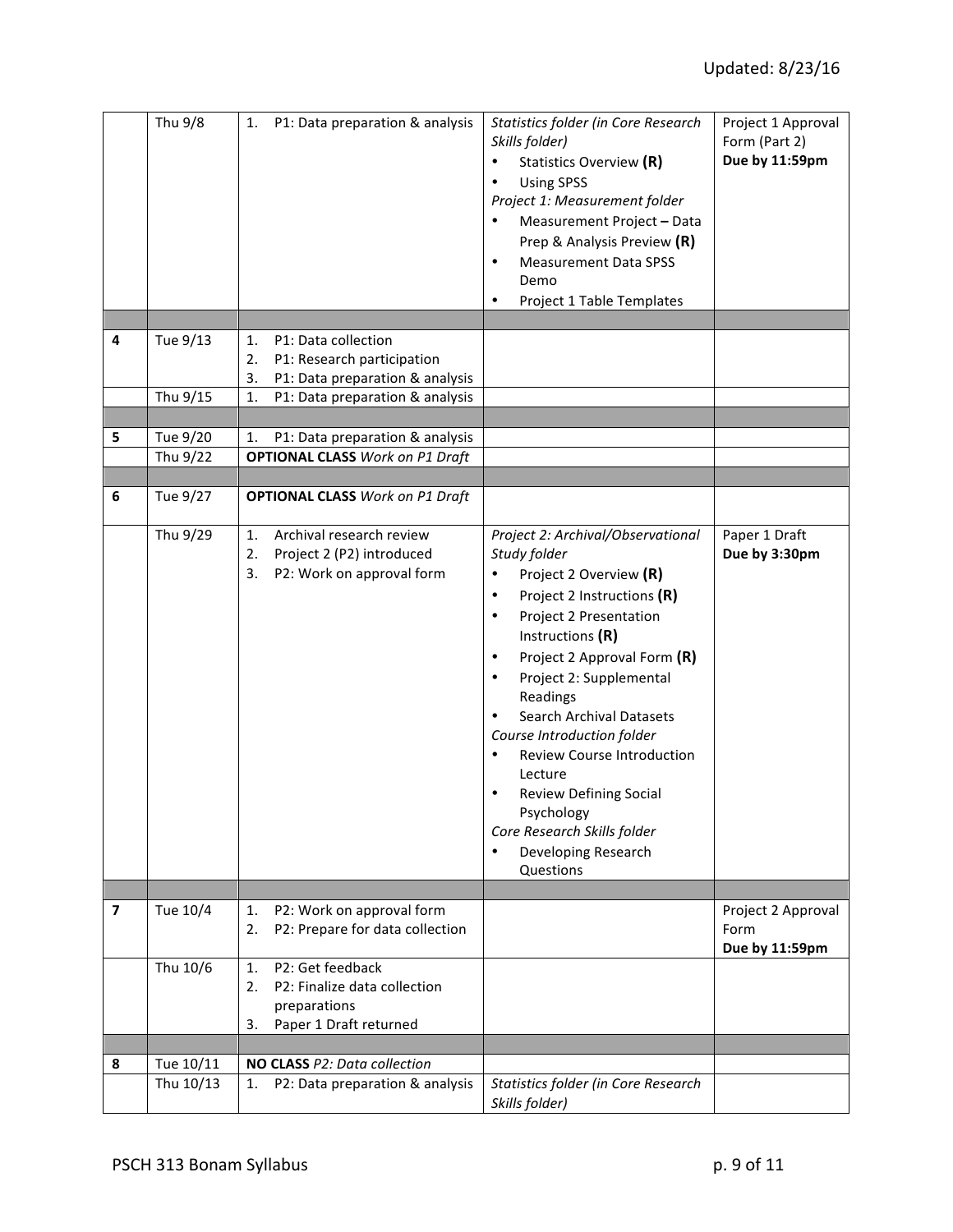| 9  | Tue 10/18 | How to give a presentation<br>1.<br>P2: Work on presentation<br>2.                                                                            | <b>Review Statistics Overview</b><br>$\bullet$<br>(R)<br><b>Stats Demo</b><br>٠<br><b>Statistical Tests - Decision</b><br>Handouts<br>Online Tutorials folder<br>Bar Charts: From Excel to<br>Word<br>Project 2: Archival/Observational<br>Study folder<br>Presentation Tips (R)                                                          |                                                                               |
|----|-----------|-----------------------------------------------------------------------------------------------------------------------------------------------|-------------------------------------------------------------------------------------------------------------------------------------------------------------------------------------------------------------------------------------------------------------------------------------------------------------------------------------------|-------------------------------------------------------------------------------|
|    | Thu 10/20 | P2: Work on paper<br>1.<br>P2: Work on presentation<br>2.                                                                                     |                                                                                                                                                                                                                                                                                                                                           | Paper 1 Final<br>Due by 3:30pm                                                |
|    |           |                                                                                                                                               |                                                                                                                                                                                                                                                                                                                                           |                                                                               |
| 10 | Tue 10/25 | P2: Presentations<br>1.<br>Paper 1 Final returned<br>2.                                                                                       |                                                                                                                                                                                                                                                                                                                                           | Project 2<br>Presentations<br>Due by 2:30pm<br>Paper 2 Draft<br>Due by 3:30pm |
|    | Thu 10/27 | Experimental research review<br>1.<br>Project 3 (P3) introduced<br>2.<br>P3: Work on approval form<br>3.                                      | Project 3: Experiment folder<br>Project 3 Experimentation<br>$\bullet$<br>Overview (R)<br>Project 3 Approval Form (R)<br>$\bullet$<br>Project 3 Instructions (R)<br>$\bullet$<br>Project 3 Presentation<br>$\bullet$<br>Instructions & Grading<br>Rubric (R)<br>Topic Areas & Example<br>$\bullet$<br>Questions<br>Project 3 Reading<br>٠ |                                                                               |
| 11 | Tue 11/1  | P3: Work on approval form<br>1.                                                                                                               |                                                                                                                                                                                                                                                                                                                                           |                                                                               |
|    | Thu 11/3  | 2.<br>Paper 2 Draft returned<br>1.<br>P3: Work on approval form<br>P3: Create study (Q)<br>2.                                                 |                                                                                                                                                                                                                                                                                                                                           | Project 3 Approval<br>Form<br>Due by 11:59pm                                  |
|    |           |                                                                                                                                               |                                                                                                                                                                                                                                                                                                                                           |                                                                               |
| 12 | Tue 11/8  | P3: Create study (Q)<br>1.<br>P3: Work on paper<br>2.                                                                                         |                                                                                                                                                                                                                                                                                                                                           | Paper 2 Final<br>Due by 3:30pm                                                |
|    | Thu 11/10 | P3: Finish creating study (Q)<br>1.<br>P3: Begin data collection<br>2.<br>3.<br>P3: Work on paper                                             |                                                                                                                                                                                                                                                                                                                                           |                                                                               |
| 13 | Tue 11/15 | P3: Data collection & Research<br>1.<br>participation in class<br>P3: Poster presentation<br>2.<br>guidelines<br>Paper 2 Final returned<br>3. |                                                                                                                                                                                                                                                                                                                                           |                                                                               |